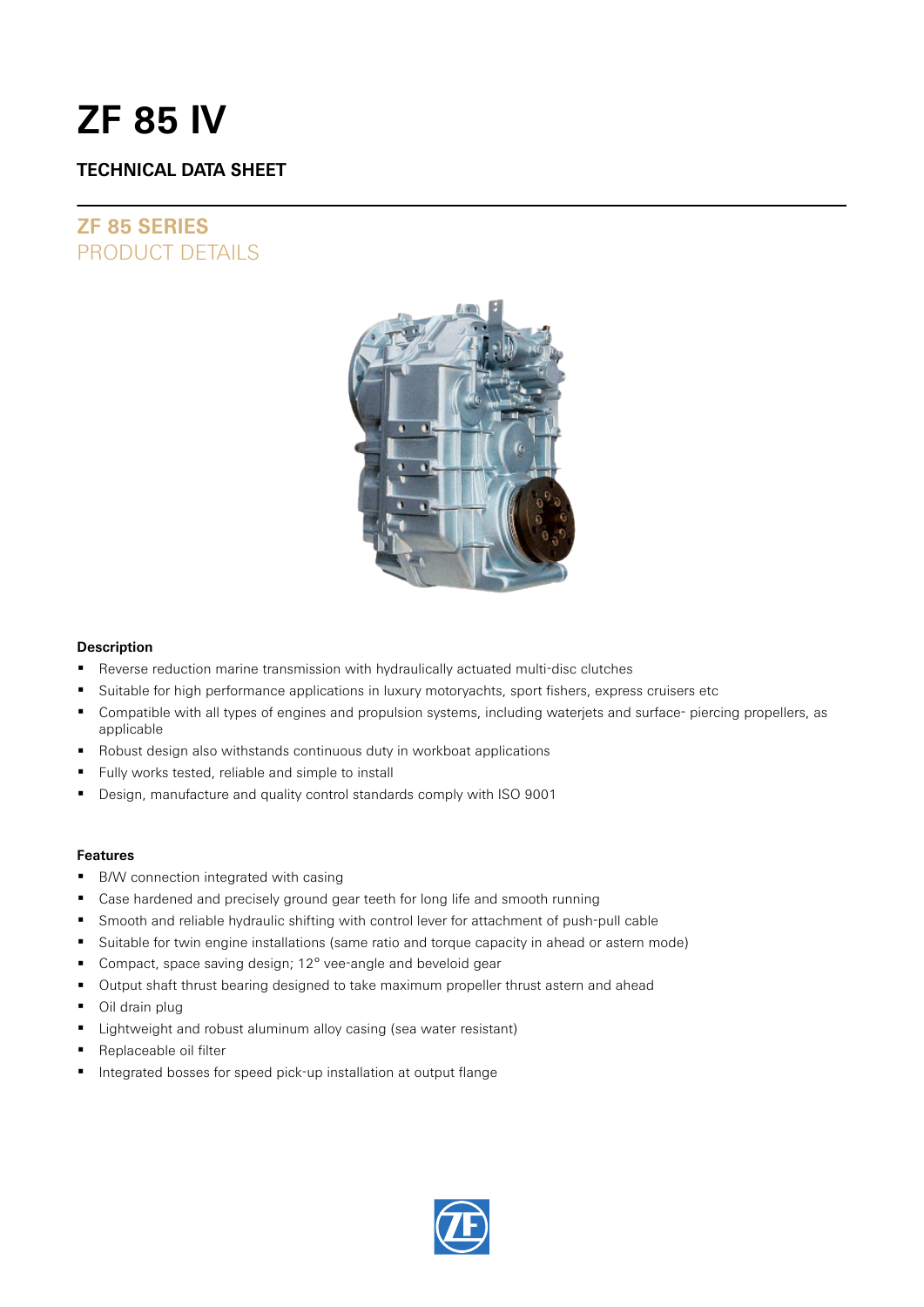# **ZF 85 IV**

## **RATINGS**

| Ratios                   |         | Power Factor  |          |          |          | Input Power Capacity |          |          |     | Max. | Max. | Max.       |
|--------------------------|---------|---------------|----------|----------|----------|----------------------|----------|----------|-----|------|------|------------|
| 'A' Pos                  | 'B' Pos | kW/RPM hp/RPM |          | kW       | hp       | kW                   | hp       | kW       | hp  | kW   | hp   | <b>RPM</b> |
| Pleasure Duty - Diesel   |         |               | 2800 RPM |          | 3000 RPM |                      | 3300 RPM |          |     |      |      |            |
| 1.644                    | .638    | 0.1114        | 0.1494   | 312      | 418      | 334                  | 448      | 368      | 493 | 390  | 523  | 3500       |
| 2.008                    | .996    | 0.1114        | 0.1494   | 312      | 418      | 334                  | 448      | 368      | 493 | 390  | 523  | 3500       |
| 2.493                    | 2.468   | 0.1114        | 0.1494   | 312      | 418      | 334                  | 448      | 368      | 493 | 390  | 523  | 3500       |
| Light Duty - Diesel      |         |               |          | 2100 RPM |          | 2500 RPM             |          | 2800 RPM |     |      |      |            |
| 1.644                    | 1.638   | 0.1043        | 0.1399   | 219      | 294      | 261                  | 350      | 292      | 392 | 365  | 490  | 3500       |
| 2.008                    | .996    | 0.1043        | 0.1399   | 219      | 294      | 261                  | 350      | 292      | 392 | 365  | 490  | 3500       |
| 2.493                    | 2.468   | 0.1043        | 0.1399   | 219      | 294      | 261                  | 350      | 292      | 392 | 365  | 490  | 3500       |
| Medium Duty - Diesel     |         |               |          | 2100 RPM |          | 2500 RPM             |          | 2800 RPM |     |      |      |            |
| 1.644                    | 1.638   | 0.0889        | 0.1192   | 187      | 250      | 222                  | 298      | 249      | 334 | 311  | 417  | 3500       |
| 2.008                    | .996    | 0.0889        | 0.1192   | 187      | 250      | 222                  | 298      | 249      | 334 | 311  | 417  | 3500       |
| 2.493                    | 2.468   | 0.0838        | 0.1124   | 176      | 236      | 210                  | 281      | 235      | 315 | 293  | 393  | 3500       |
| Continuous Duty - Diesel |         |               |          | 1800 RPM |          | 2100 RPM             |          | 2400 RPM |     |      |      |            |
| 1.644                    | 1.638   | 0.0726        | 0.0974   | 131      | 175      | 152                  | 205      | 174      | 234 | 232  | 312  | 3200       |
| 2.008                    | .996    | 0.0726        | 0.0974   | 131      | 175      | 152                  | 205      | 174      | 234 | 232  | 312  | 3200       |
| 2.493                    | 2.468   | 0.0696        | 0.0933   | 125      | 168      | 146                  | 196      | 167      | 224 | 223  | 299  | 3200       |

\* Special Order Ratio

'A' Pos: Continuous running position

'B' Pos: Reverse position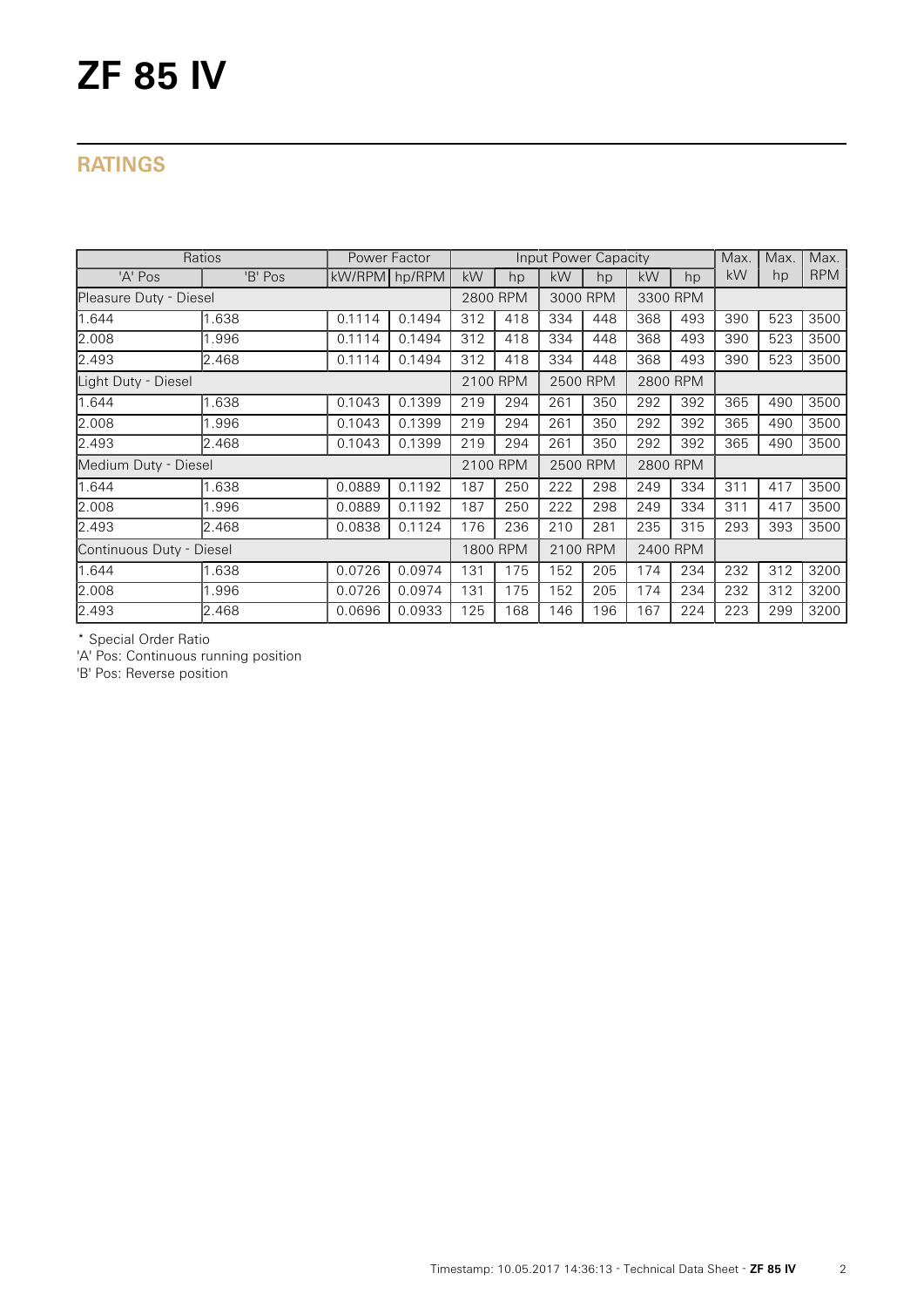# **ZF 85 IV**

## **DIMENSIONS**



| $\overline{A}$                                                                     | B <sub>1</sub>                                             | B <sub>2</sub> | H1<br>H <sub>2</sub> |     |  | L1          | L <sub>2</sub> |  |  |  |  |
|------------------------------------------------------------------------------------|------------------------------------------------------------|----------------|----------------------|-----|--|-------------|----------------|--|--|--|--|
| Millimeter (mm)                                                                    |                                                            |                |                      |     |  |             |                |  |  |  |  |
| 246.0                                                                              | 388.5<br>370.0<br>375.0<br>76.0<br>190.0<br>132.0<br>190.0 |                |                      |     |  |             |                |  |  |  |  |
| lnch (in)                                                                          |                                                            |                |                      |     |  |             |                |  |  |  |  |
| 9.69                                                                               | 2.99<br>7.48<br>15.3<br>14.57<br>14.76<br>7.48<br>5.2      |                |                      |     |  |             |                |  |  |  |  |
| Angle (°)<br>Weight (lb)<br>Amount of Oil (qt)<br>Weight (kg)<br>Amount of Oil (I) |                                                            |                |                      |     |  |             |                |  |  |  |  |
| 86<br>12                                                                           |                                                            |                | 190                  | 7.0 |  | $\sqrt{.4}$ |                |  |  |  |  |

# **BELL HOUSING DIMENSIONS**

|                  | A                                      |    | B  |    | C  |    | L <sub>3</sub> |      | <b>Bolt Holes</b> |                 |      |
|------------------|----------------------------------------|----|----|----|----|----|----------------|------|-------------------|-----------------|------|
| Name             |                                        |    |    |    |    |    |                |      | No.               | <b>Diameter</b> |      |
|                  | mm                                     | In | mm | In | mm | In | mm             | in   |                   | mm              | in   |
| SAE <sub>2</sub> | 447.68 17.63 466.73 18.38 488.95 19.25 |    |    |    |    |    | 13.0           | 0.51 | 12                | 10.32           | 0.41 |
| SAE <sub>3</sub> | 409.58 16.13 428.63 16.88 450.85 17.75 |    |    |    |    |    | 11.0           | 0.43 | $12 \overline{ }$ | 10.32           | 0.41 |
| 3 CAT            |                                        |    |    |    |    |    |                |      |                   |                 |      |
| B/W              |                                        |    |    |    |    |    |                |      |                   |                 |      |
| Volvo D4-D6      |                                        |    |    |    |    |    |                |      |                   |                 |      |



# **OUTPUT FLANGE DIMENSIONS**

|    |    |                             |    |    |                         |      |      | <b>Bolt Holes</b> |              |      |  |
|----|----|-----------------------------|----|----|-------------------------|------|------|-------------------|--------------|------|--|
|    |    |                             |    |    |                         |      |      |                   | Diameter (E) |      |  |
| mm | ın | mm                          | in | mm | $\overline{\mathsf{I}}$ | mm   |      | No.               | mm           |      |  |
|    |    | 146.0 5.75 120.65 4.75 76.2 |    |    | 3.0                     | 16.0 | 0.63 | 6                 | 13.0         | 0.51 |  |